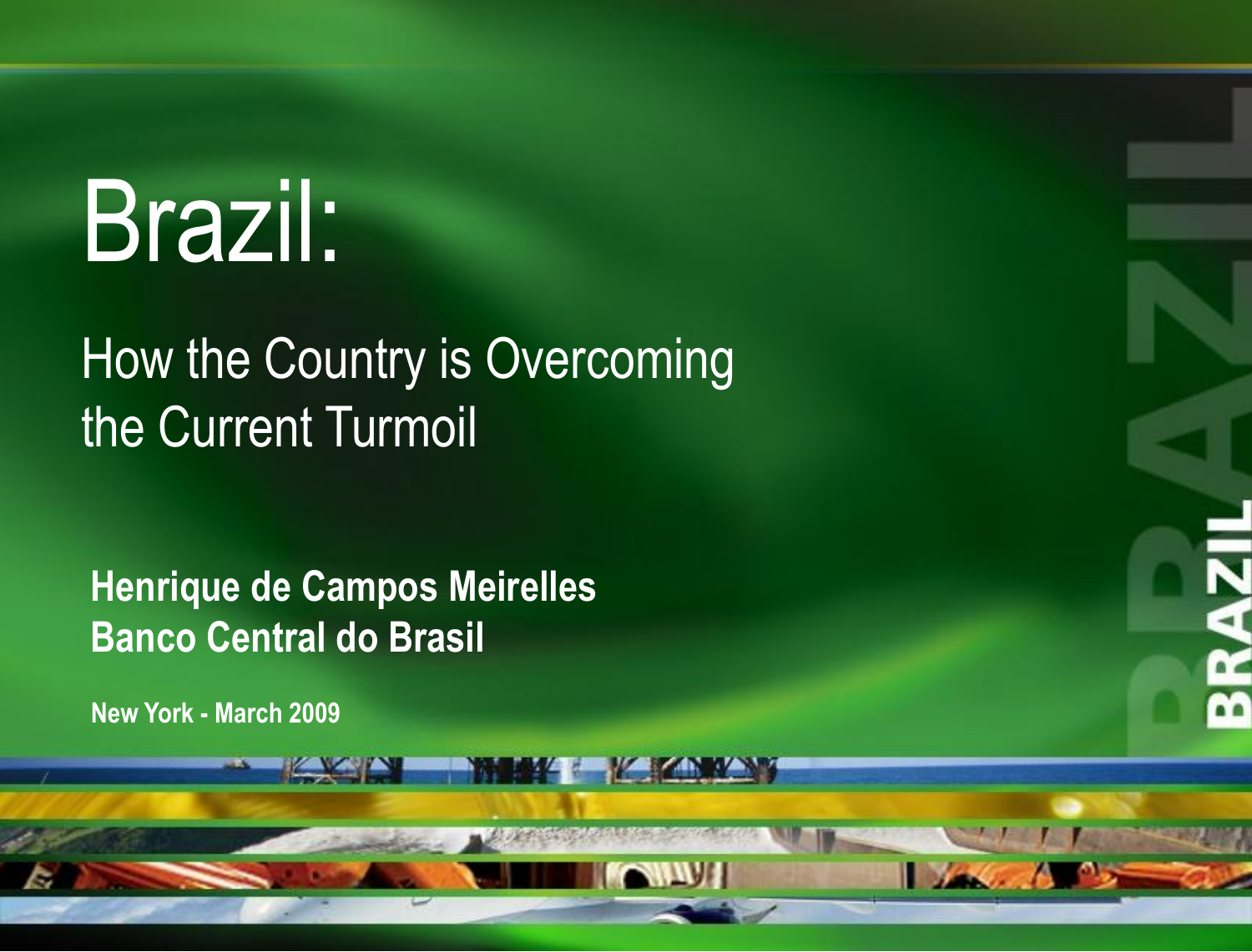## **Brazil at the Outset of the Crisis**

- Fast, domestic demand-led growth;
- Rapid credit expansion, especially for households;
- Low leveraged, fully provisioned banking system;
- Banking reserve requirements at BCB: **R\$ 260 billion** (approximately US\$ 160 billion);
- International reserves: **US\$ 205 billion;**
- BCB's long position in FX futures market: **US\$ 22 billion.**

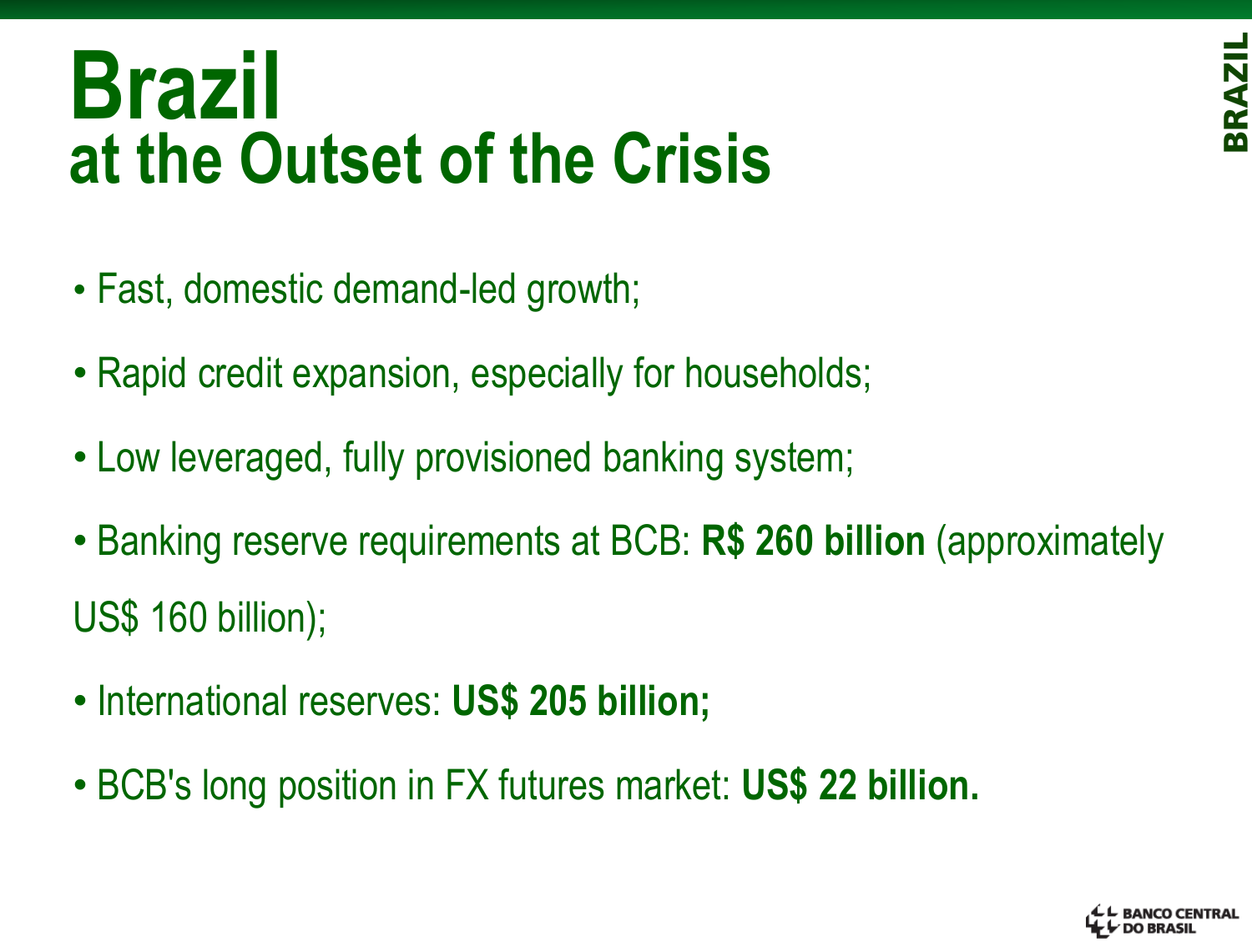## **Domestic Demand and Supply**



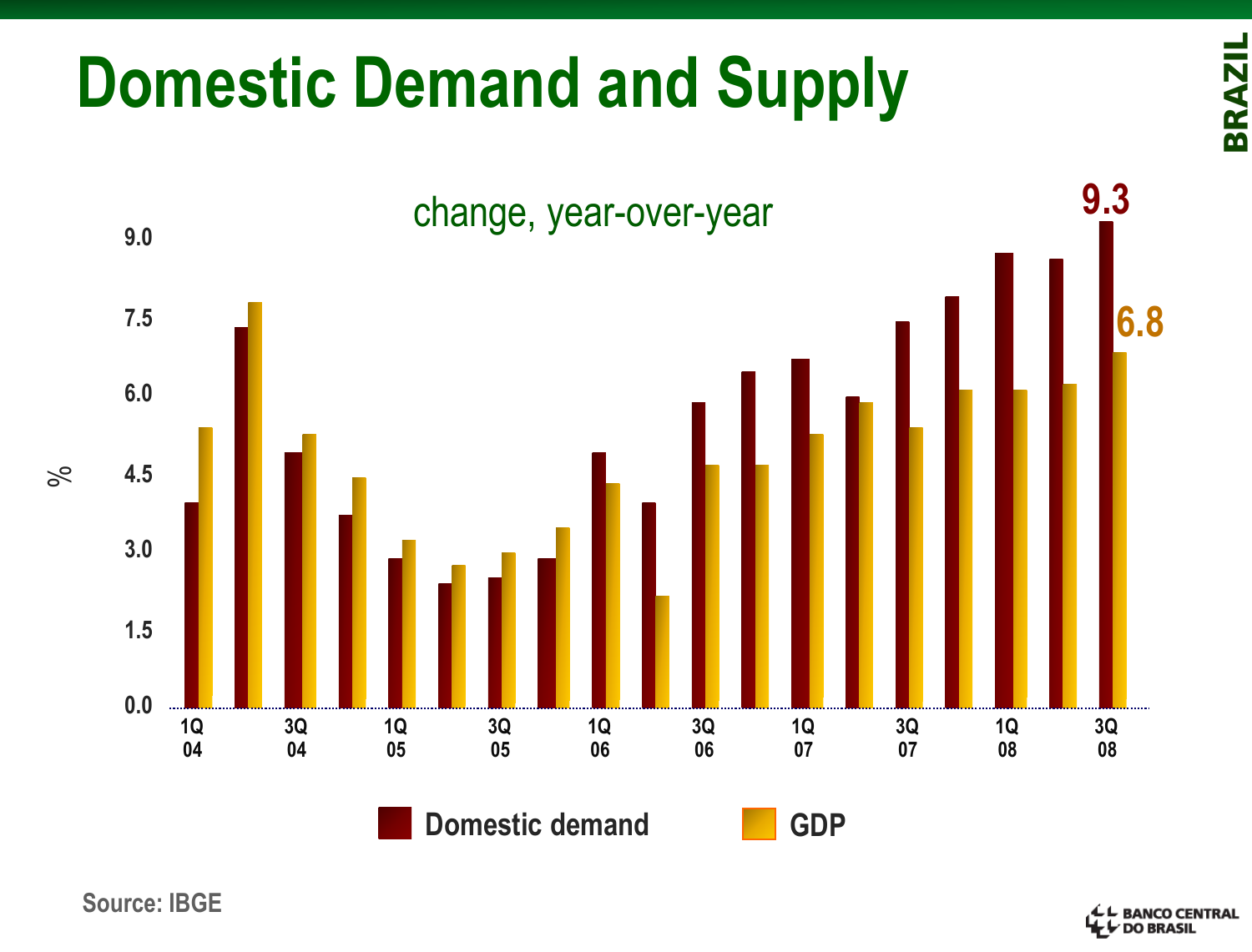#### **Source: BCB**



## **Credit Expansion**



← BANCO CENTRAL<br>← DO BRASIL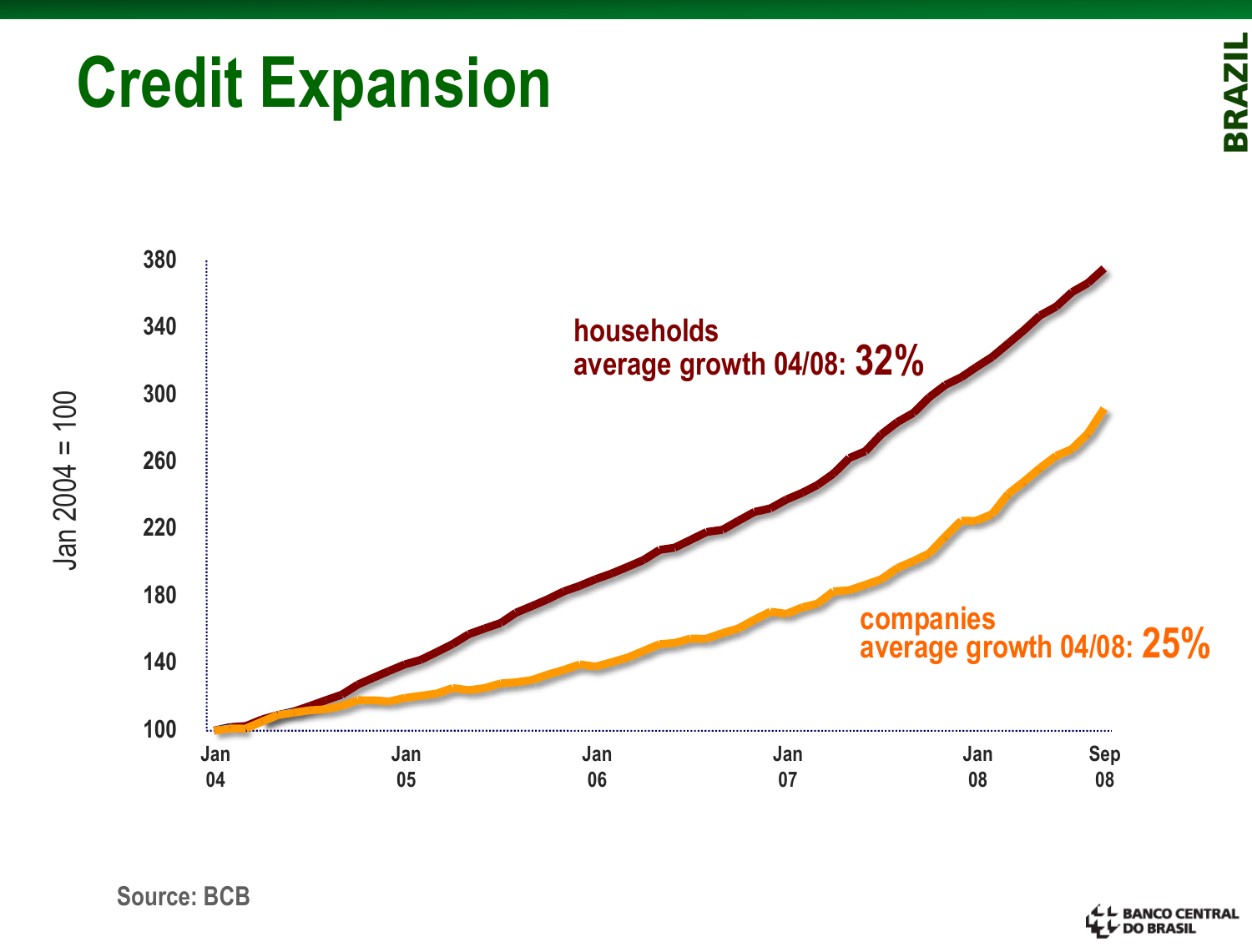## **Brazilian Banking System**: Risk-Based Capital Adequacy



**Source: BCB**

**- BANCO CENTRAL<br>• DO BRASIL**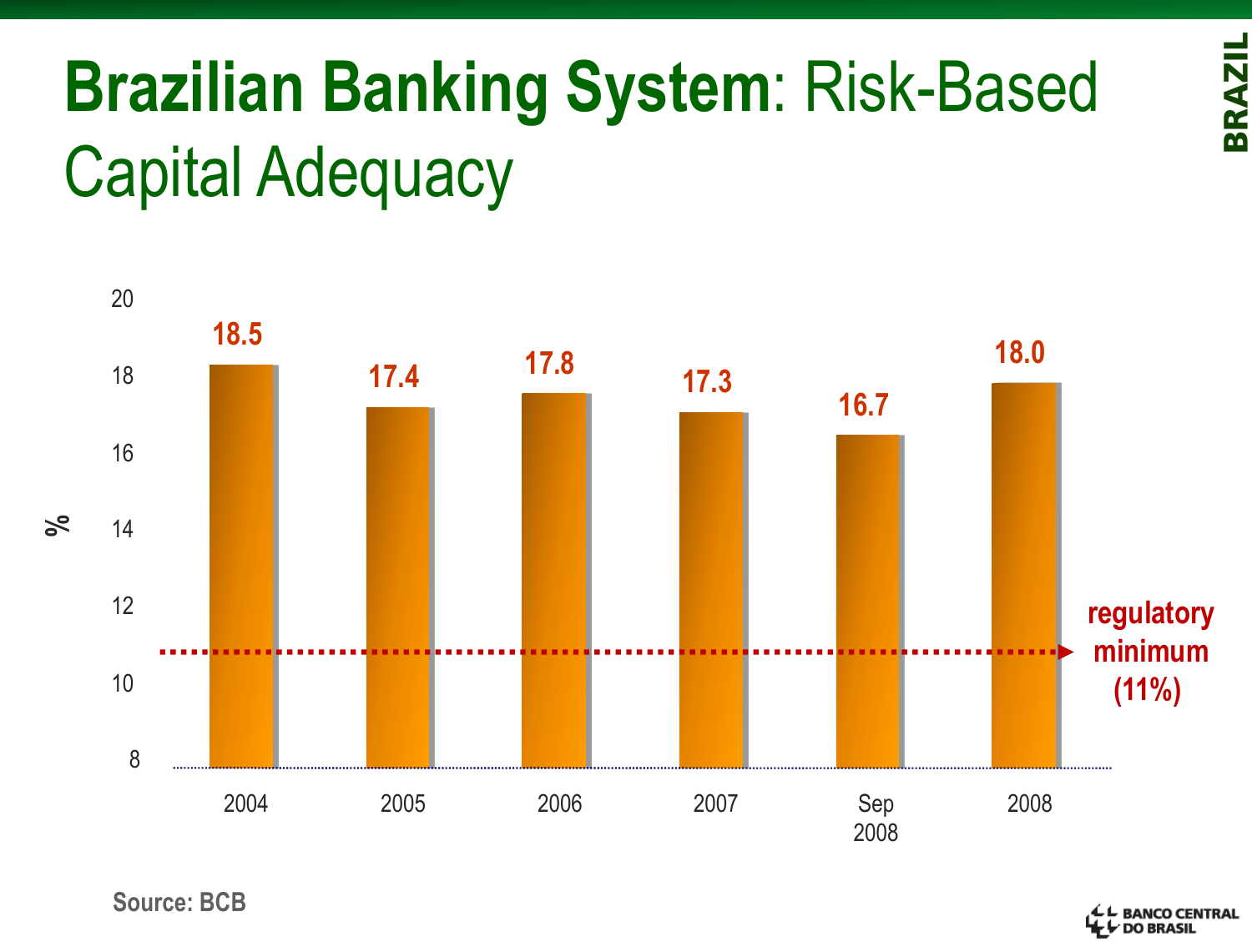## **Brazilian Banking System: Past Due Loans**  $\frac{1}{8}$ **<br>and Provisions** and Provisions



past due loans (90+days)/total loans loan loss reserves/total loans

**Source: BCB**

**%**

BANCO CENTRAL<br>DO BRASIL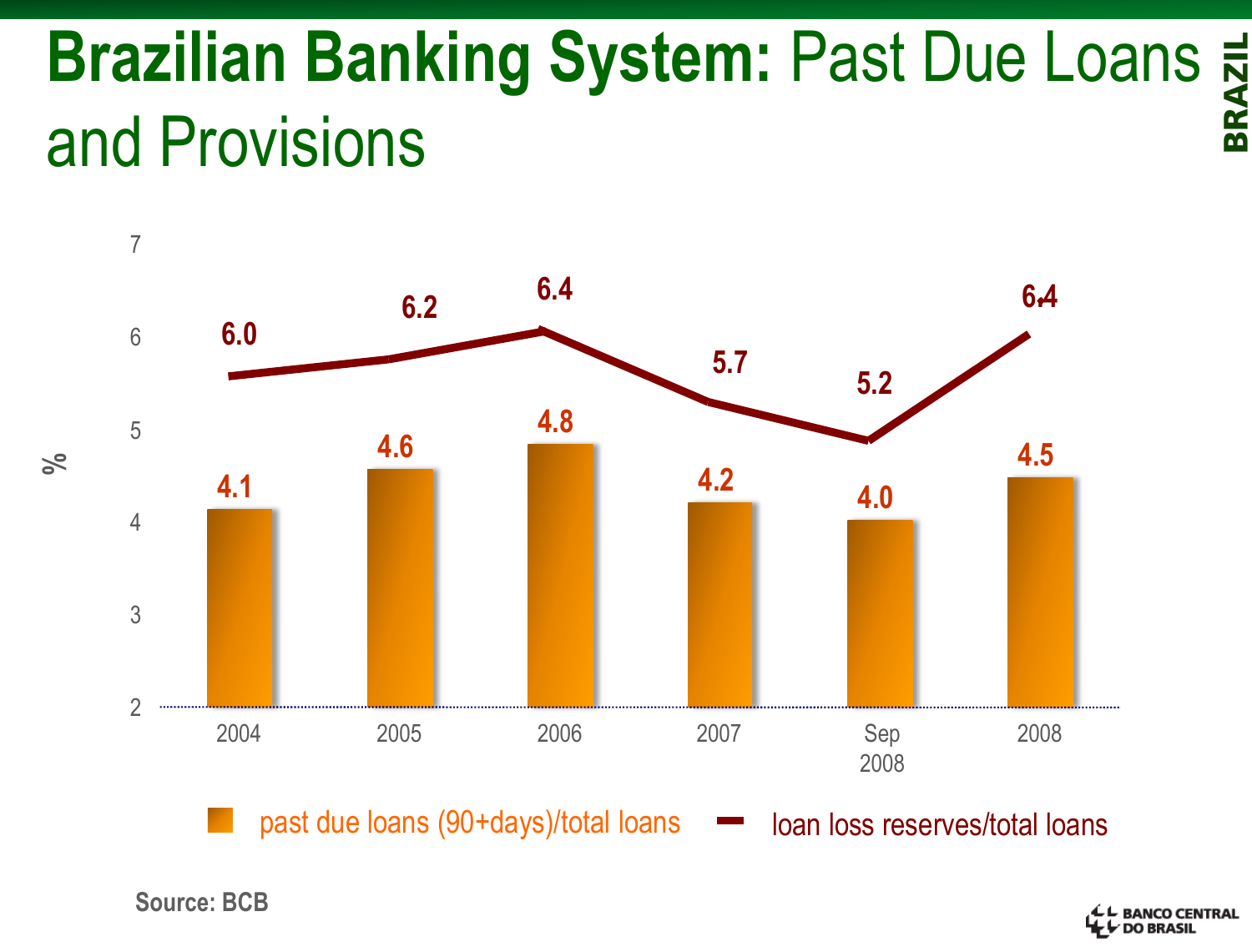## **Channels of Transmission of Global Financial Crisis to Brazil**



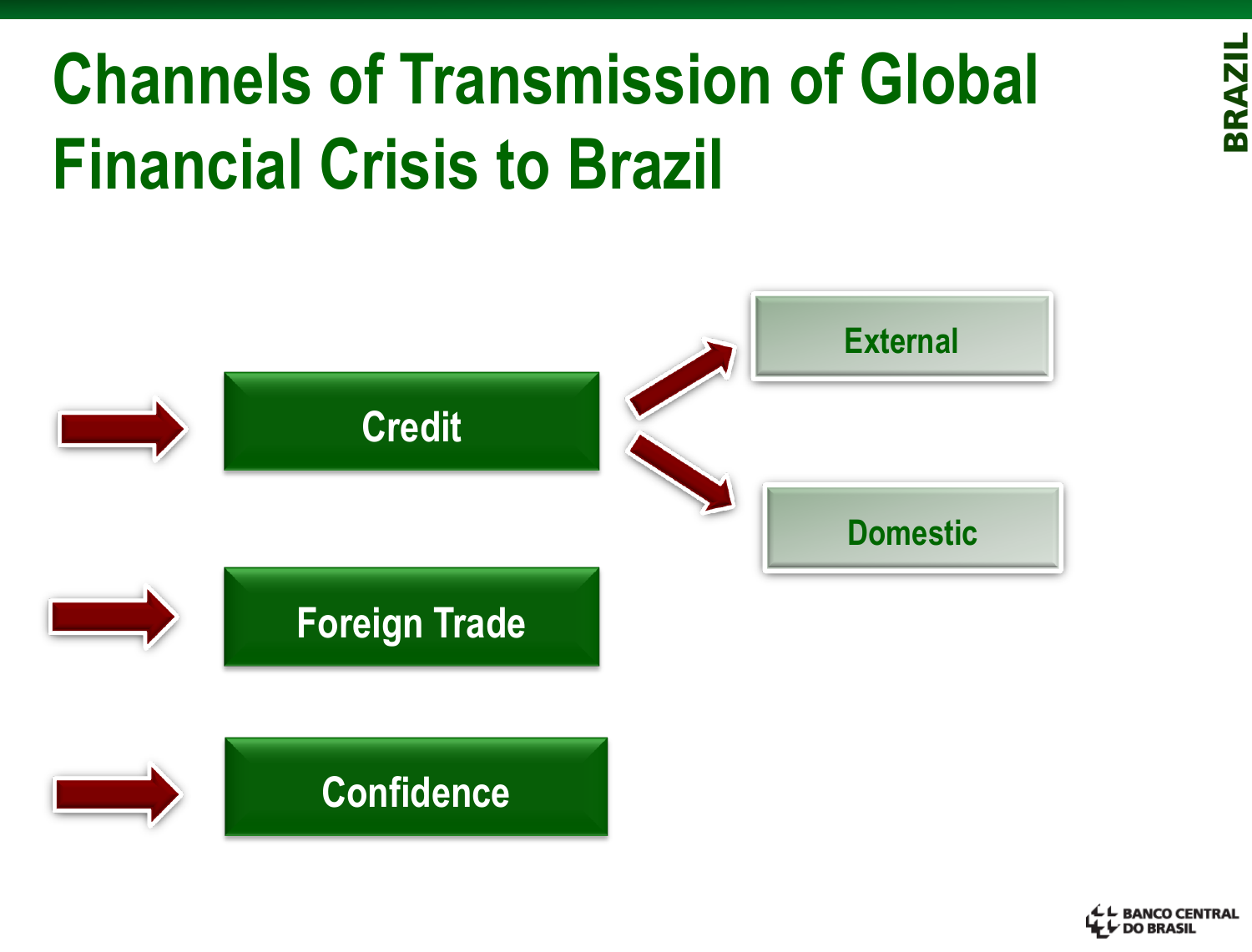## **Total Credit**

**BRAZIL** 

(estimated, beginning of September/2008)



**External (US\$ 97 billion) Domestic with external funding** (US\$ 47 billion)

**Domestic** (US\$ 620 billion)

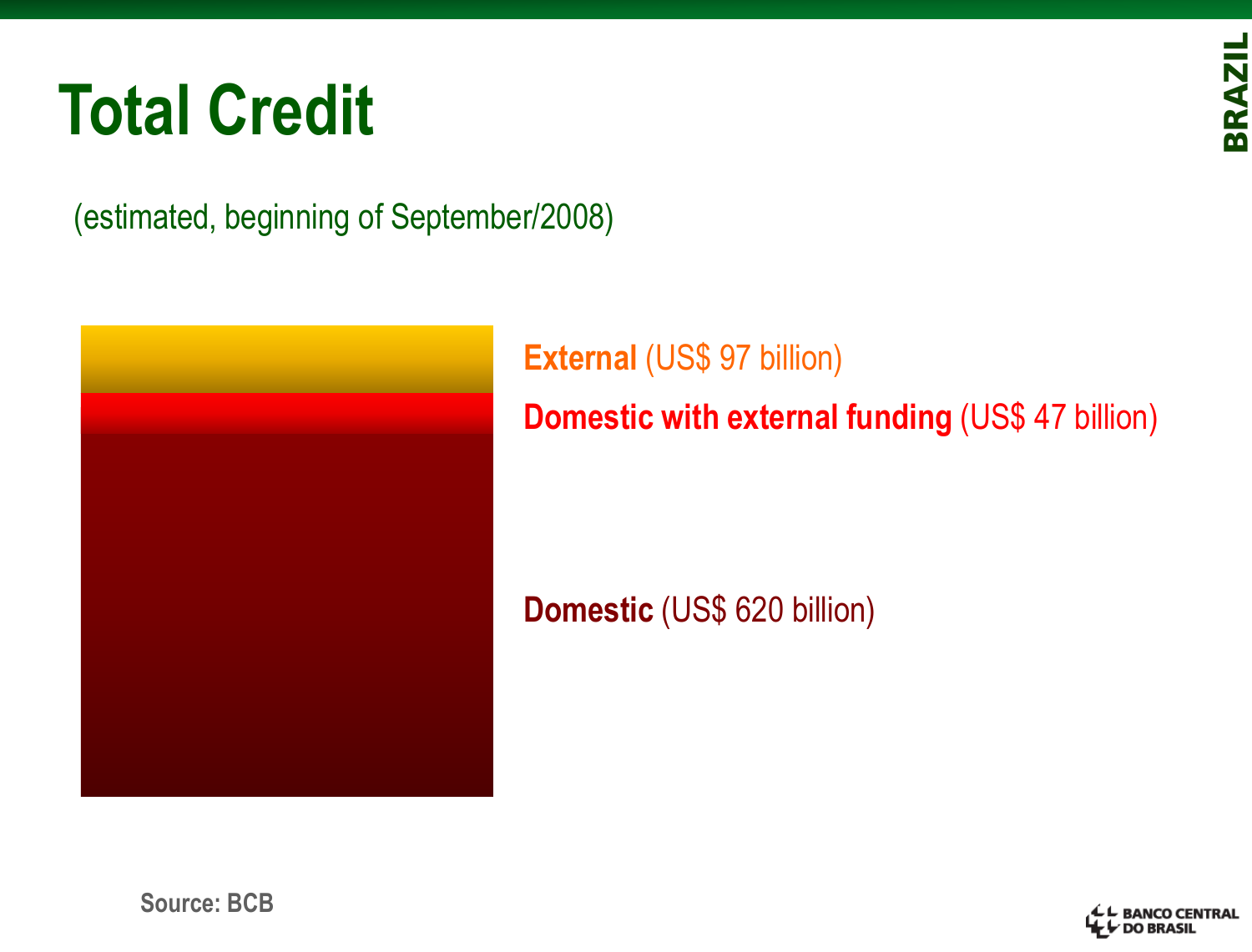## **Domestic Banking Credit with Foreign Funding**



**└ BANCO CENTRAL<br>↓ DO BRASIL**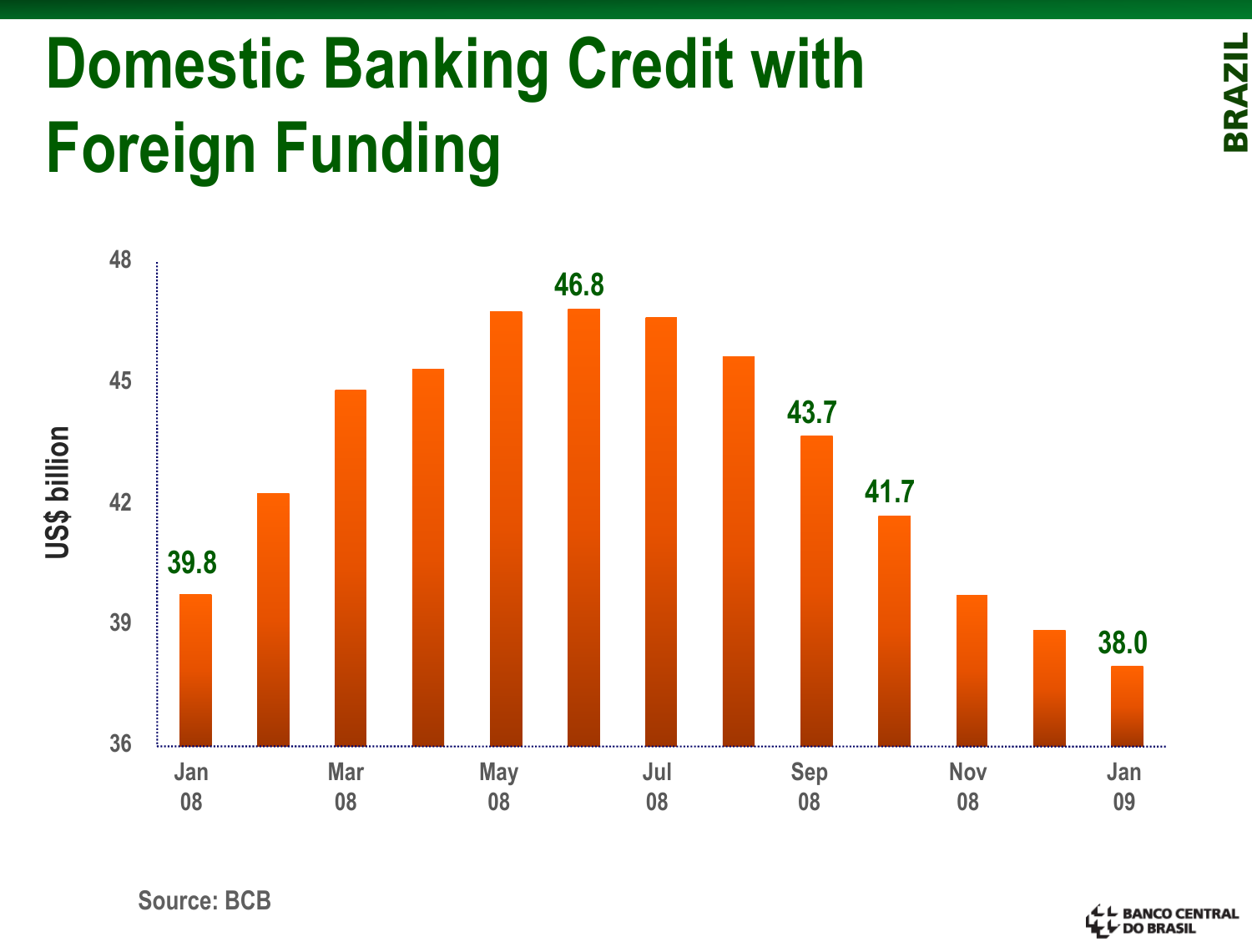## **Initiatives to Inject Liquidity in Foreign Currency Market**

- Sales of USD in spot market;
- Sales of USD in repurchase agreement auctions;
- Reduction of reserve requirements for banks acquiring USD with repurchase agreement;
- Sales of USD swap contracts;
- Export financing;
- Authorization for BCB to engage in currency swap transactions with other central banks (US\$ 30 billion swap line with Federal Reserve);
- Loans to rollover external debt of Brazilian companies.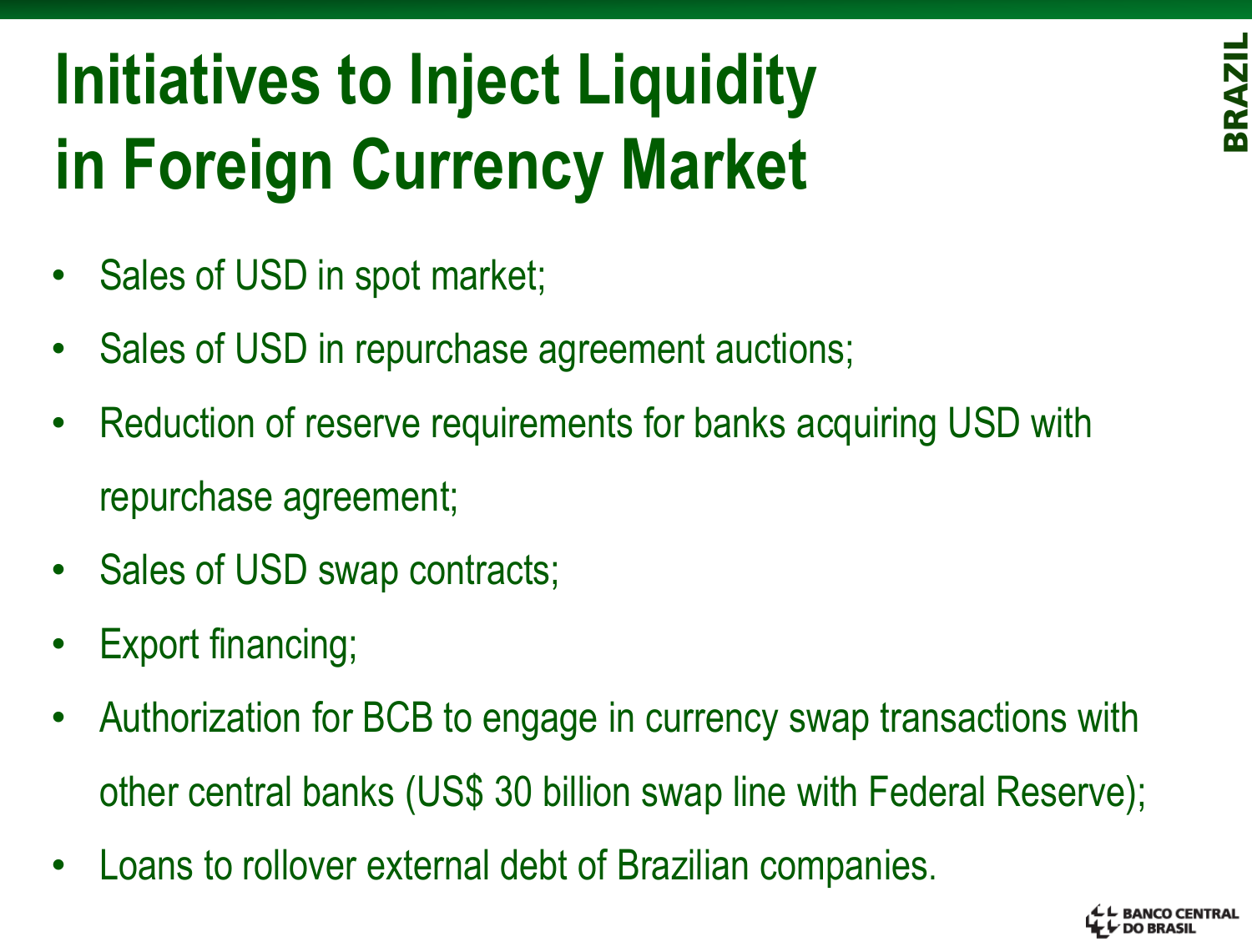## **Initiatives to Inject Liquidity in Foreign Currency Market**

(through March 12th in US\$ billion)

|                         | <b>Sales</b> | Repurchases NET |      |  |
|-------------------------|--------------|-----------------|------|--|
| Spot market             | 14.5         | $\blacksquare$  | 14.5 |  |
| <b>Repos</b>            | 9.7          | 5.9             | 3.8  |  |
| <b>Export financing</b> | 10.6         | 2.1             | 8.5  |  |
| <b>TOTAL</b>            | 34.8         | 8.0             | 26.8 |  |
| Currency swaps (net)    |              |                 | 32.4 |  |

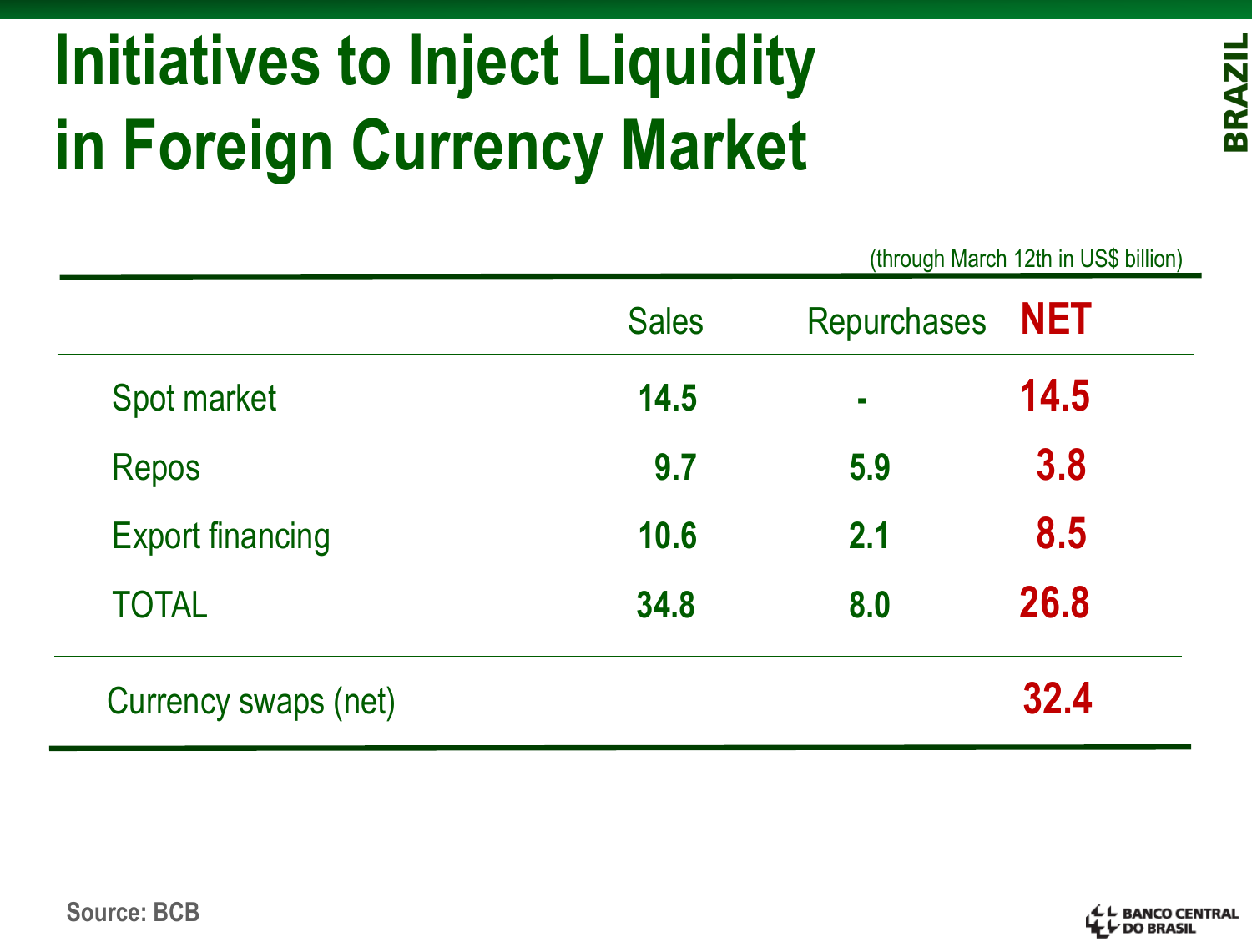

**daily averages**



**rollover rates**

**Source: BCB**

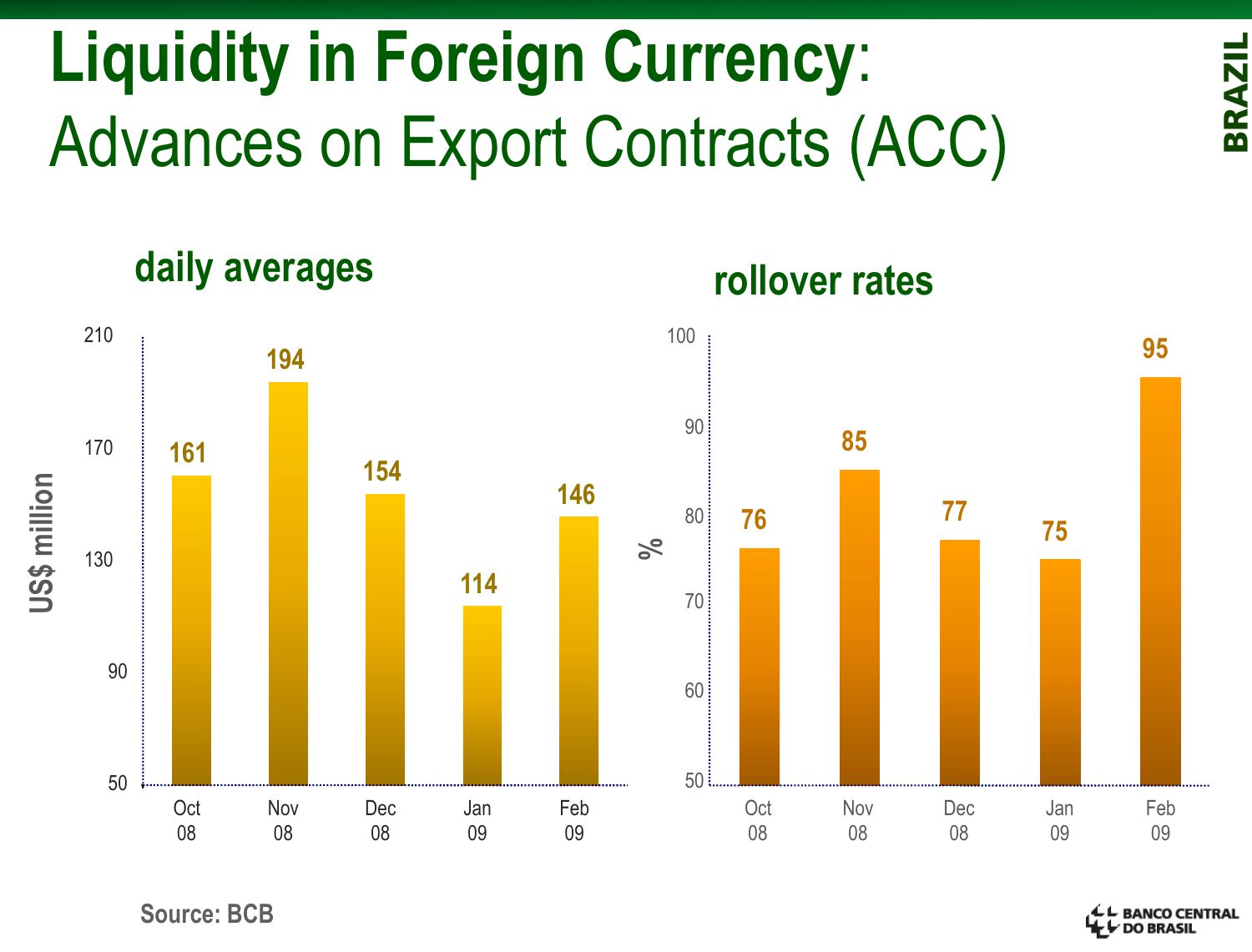## **Loans to Rollover External Debt of Brazilian Companies**



**BRAZIL** 

L BANCO CENTRAL<br>L⁄DO BRASIL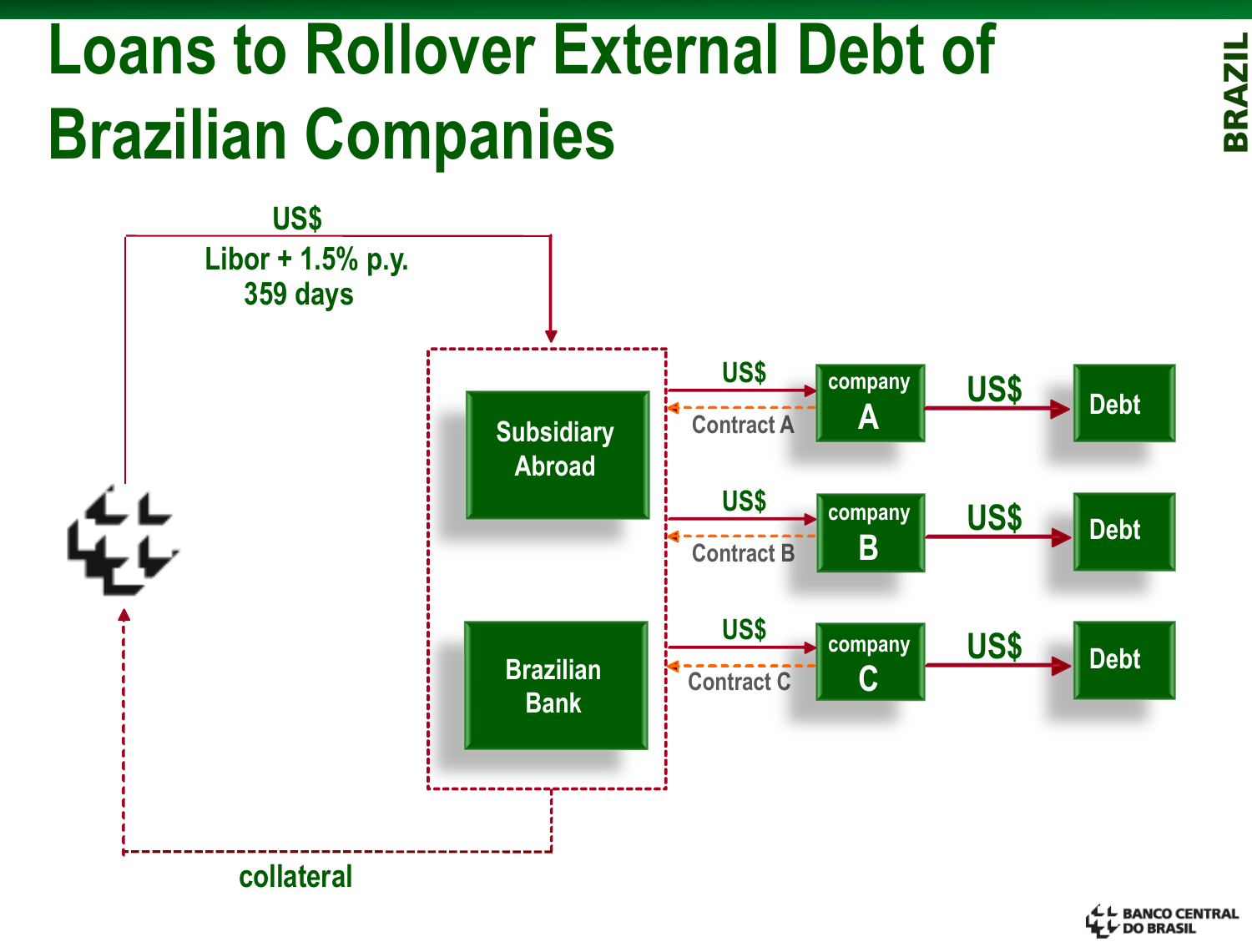## **Loans to Rollover External Debt of Brazilian Companies**



**BRAZIL** 

**BANCO CENTRAL**<br>DO BRASIL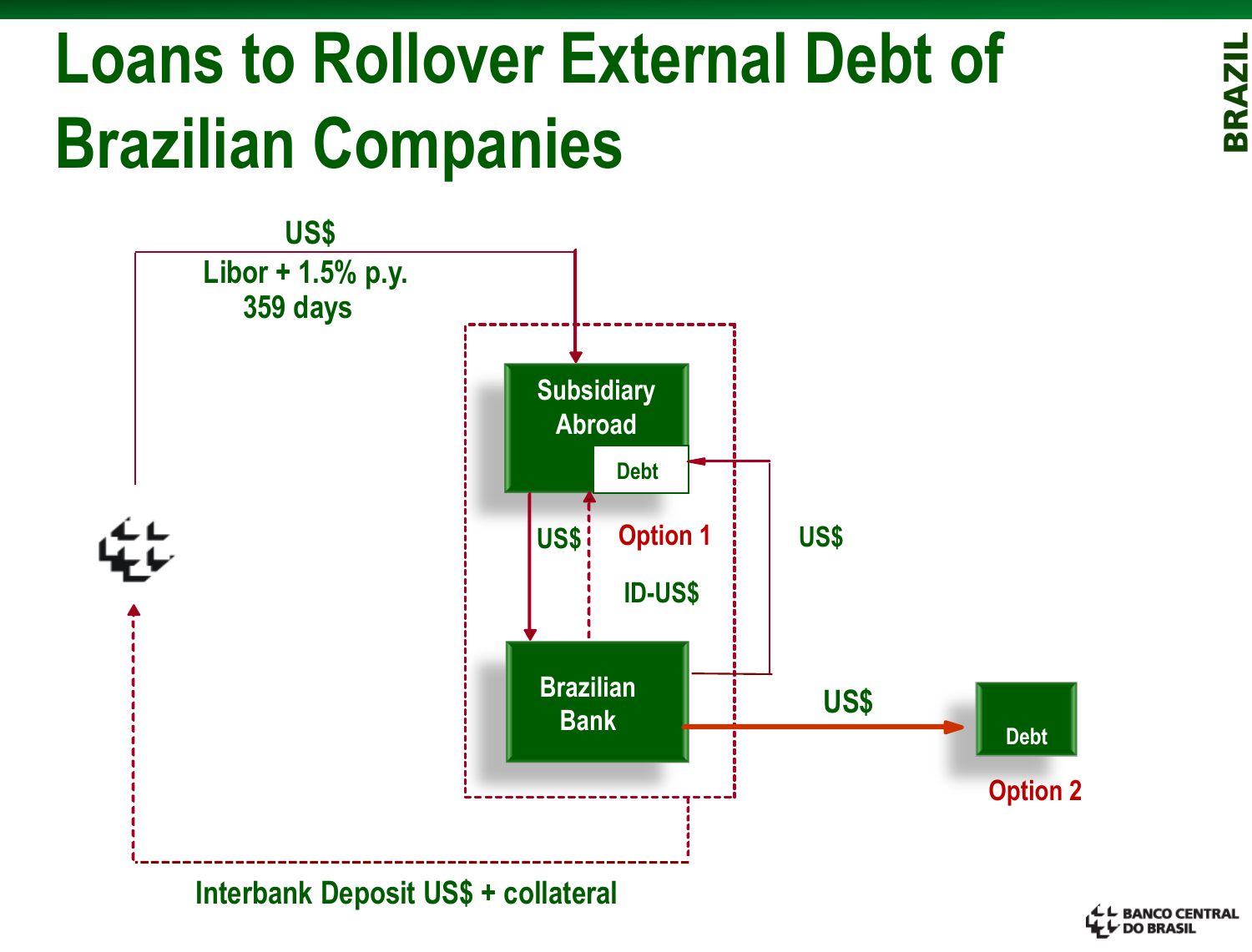## **Initiatives to Inject Liquidity in Domestic Credit Market**

- Reduction in reserve requirements: **R\$ 99.8 billion**;
- Incentives for banks (including public banks) and the deposit insurance fund (FGC) to acquire portfolios of small and medium size banks (approximately **R\$ 35 billion**);
- Increase of funding to BNDES (Development Bank) and rural credit.

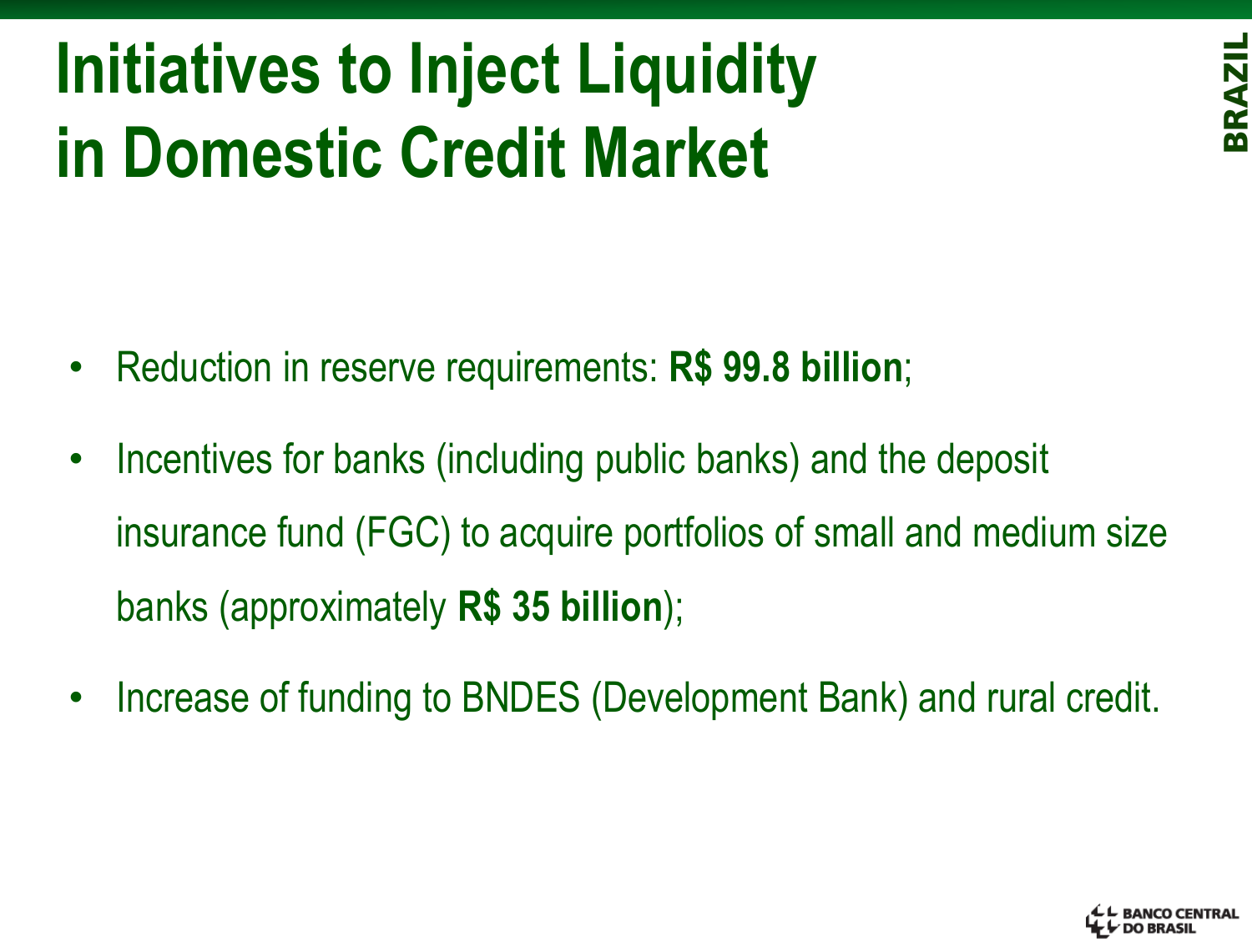## **Initiatives to Inject Liquidity in Domestic Credit Market**



### **Results:**

- Normalization of liquidity conditions of the banking system, including small and medium size banks.
- After sharp fall in October, credit recovered gradually (although possibly more concentrated).

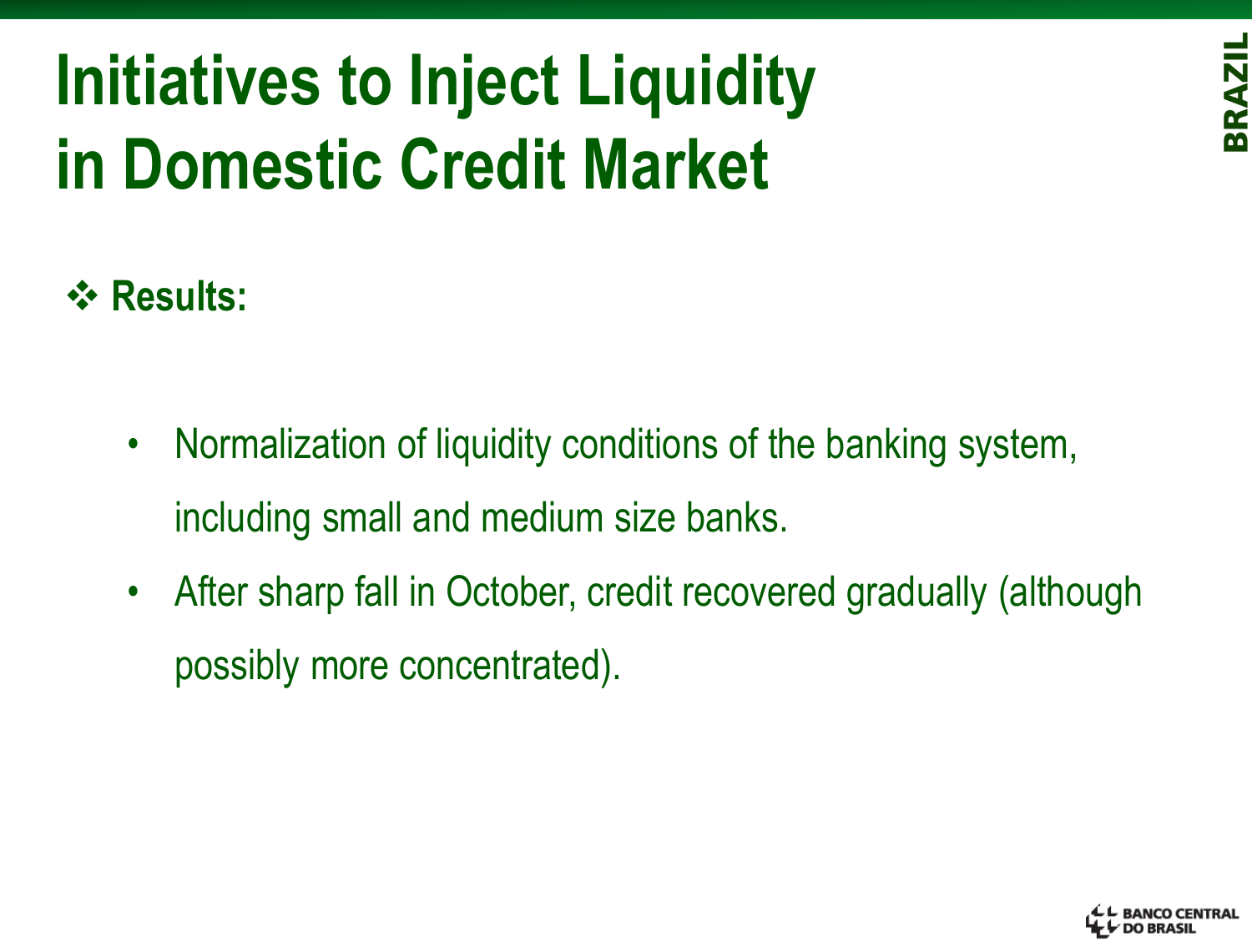

# Growth Jan 09/Sep 08

**%**

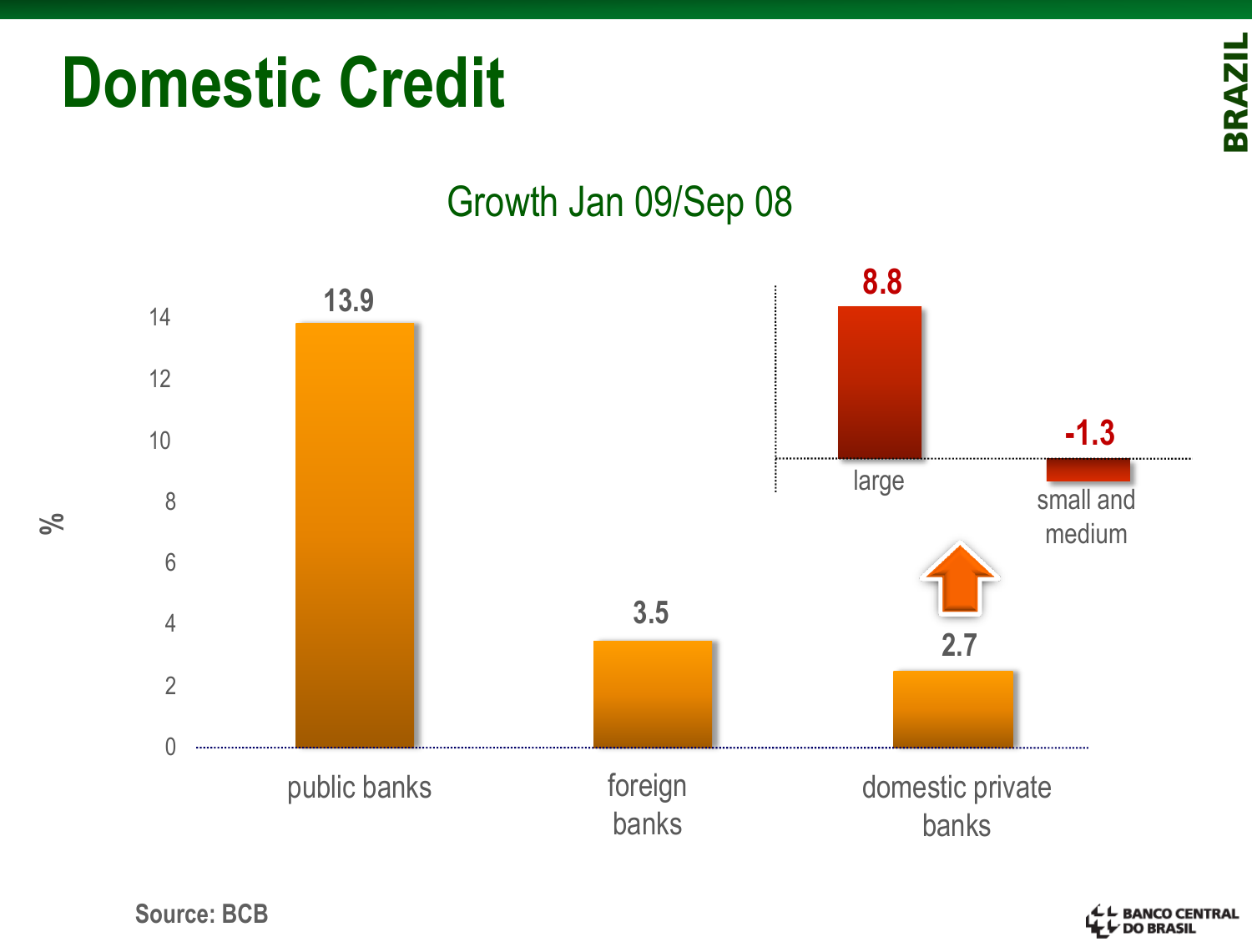## **Domestic Credit:** Companies

#### Growth Dec/Sep 08



**%**

**Source: Sistema de Informações de Crédito/BCB**

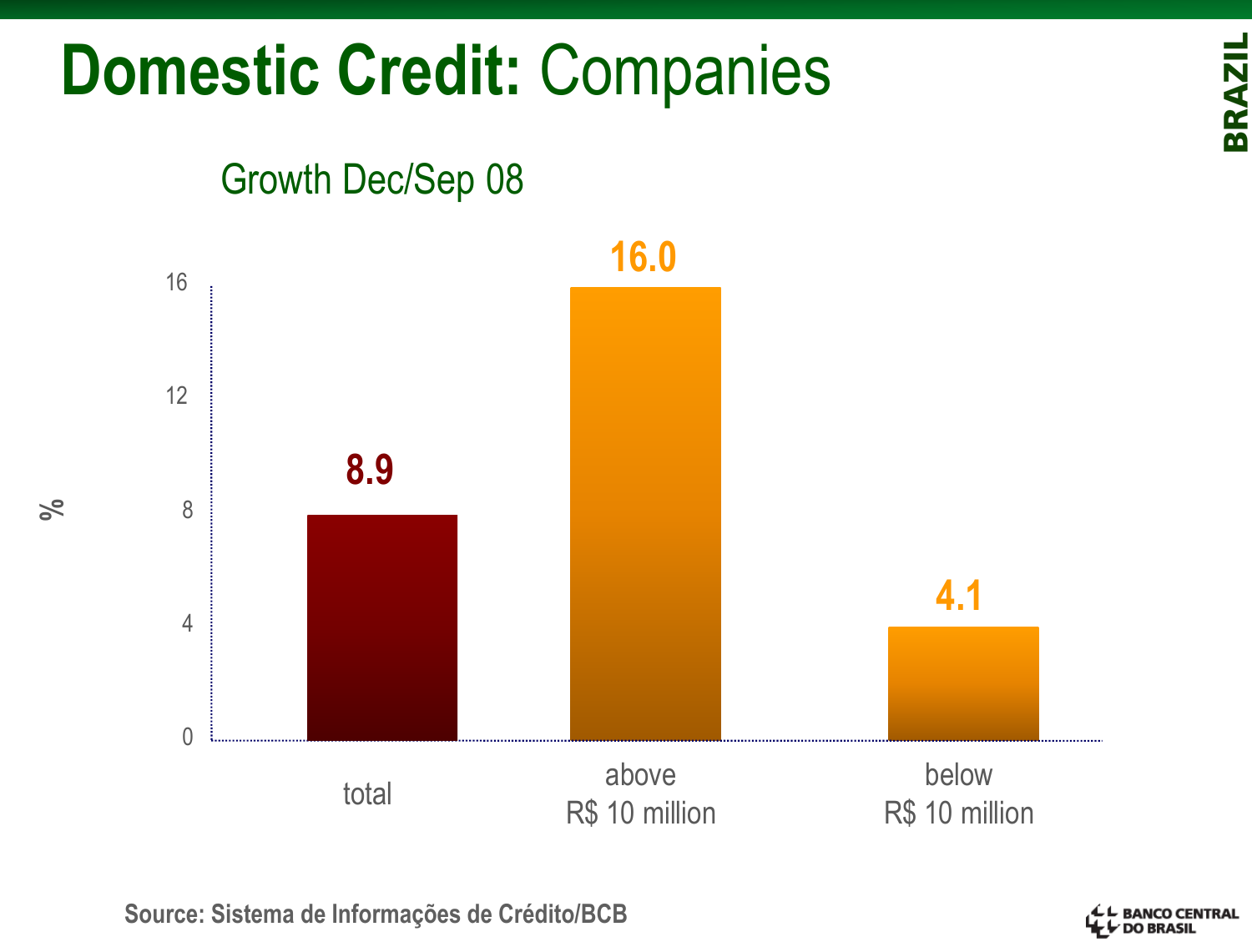#### **BRAZIL** 18 market consensus 15 12 **2008 2009 5.90% 4.52%** 9 **%**6 3 0 Jan Jan Jan Jan Jan Jan Jan Jan 03 04 05 06 07 08 09 10

## **Inflation and Targets**

12-month trailing basis

**Source: IBGE and BCB**

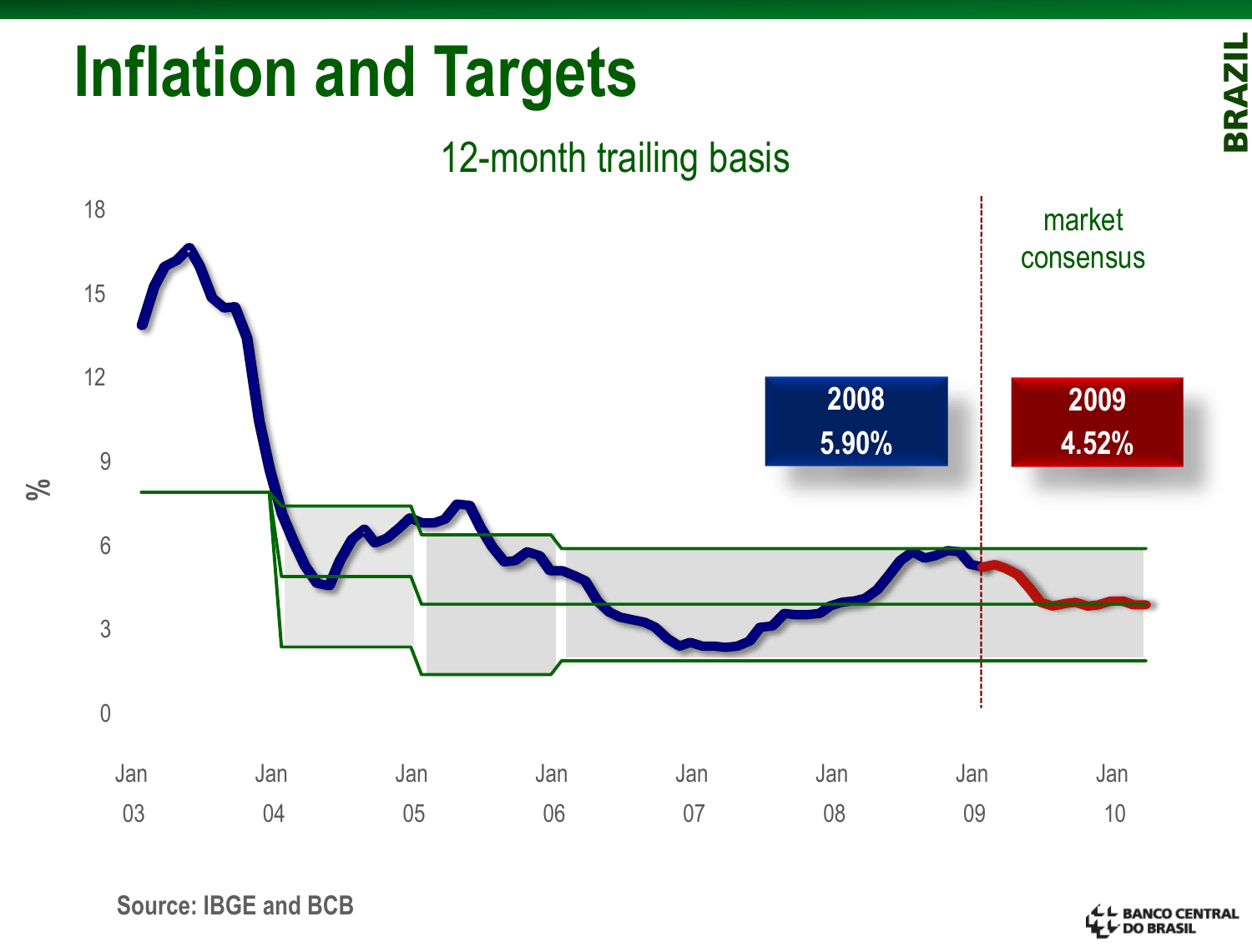## **Interest Rates and Inflation Expectations (Jan 08 – Mar 09)**



**%**

**Source: BM&F Bovespa and Focus**

BANCO CENTRAL<br>DO BRASIL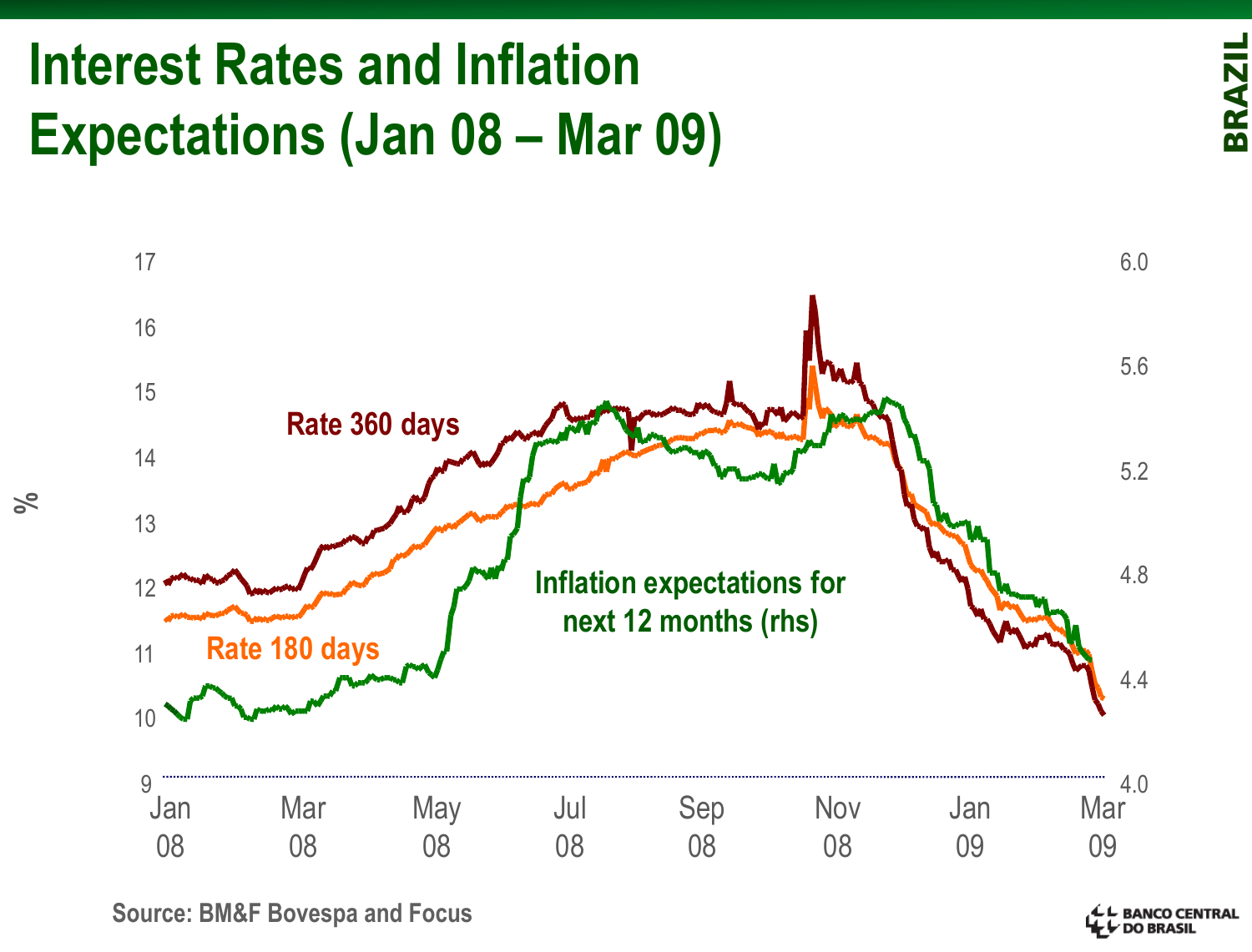## **Real Interest Rate**

**BRAZIL** 

#### 360-day rate deflated by expected inflation



**Source: BM&F Bovespa and BCB**

**BANCO CENTRAL<br>DO BRASIL**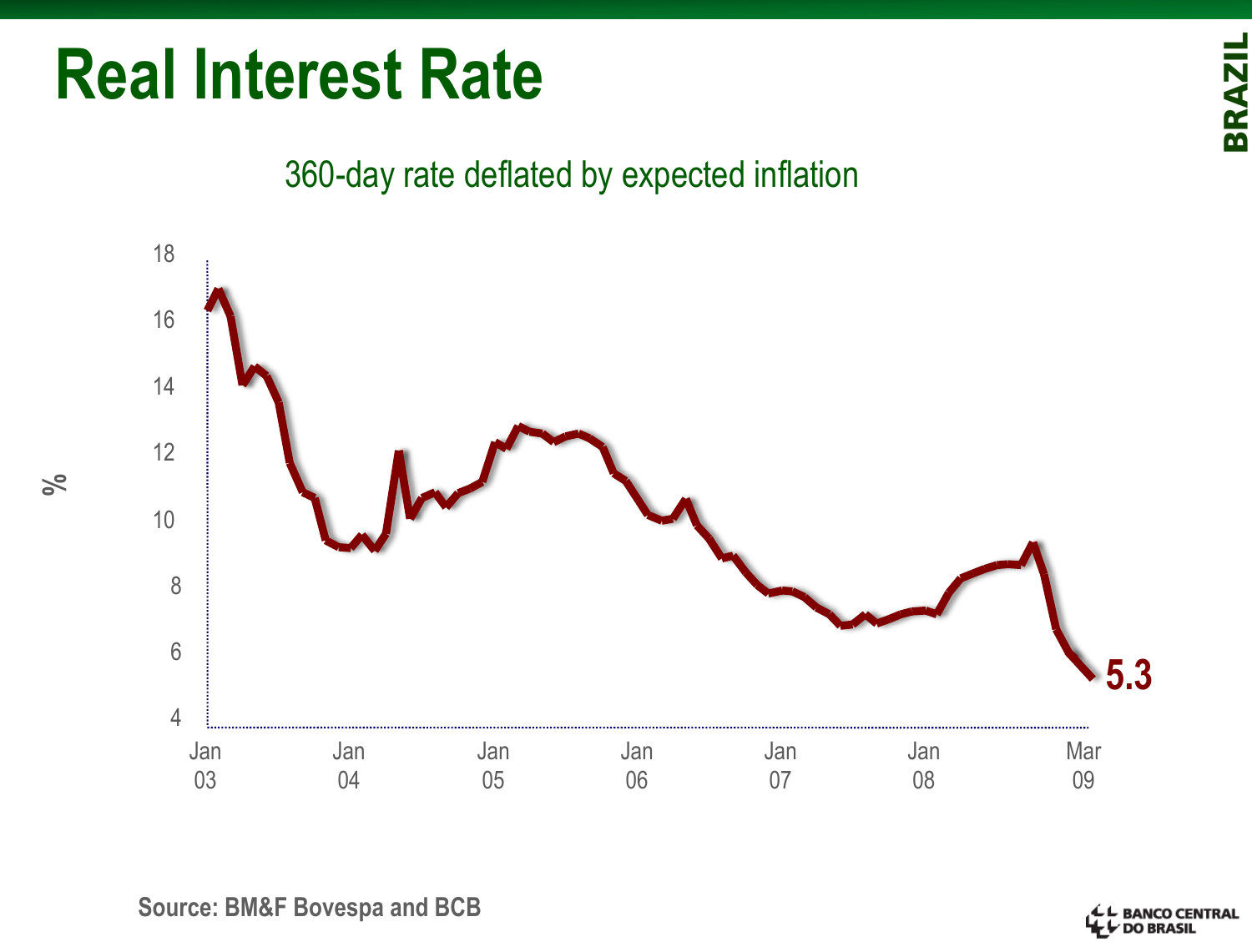



**Retail Sales**

**Source: IBGE**

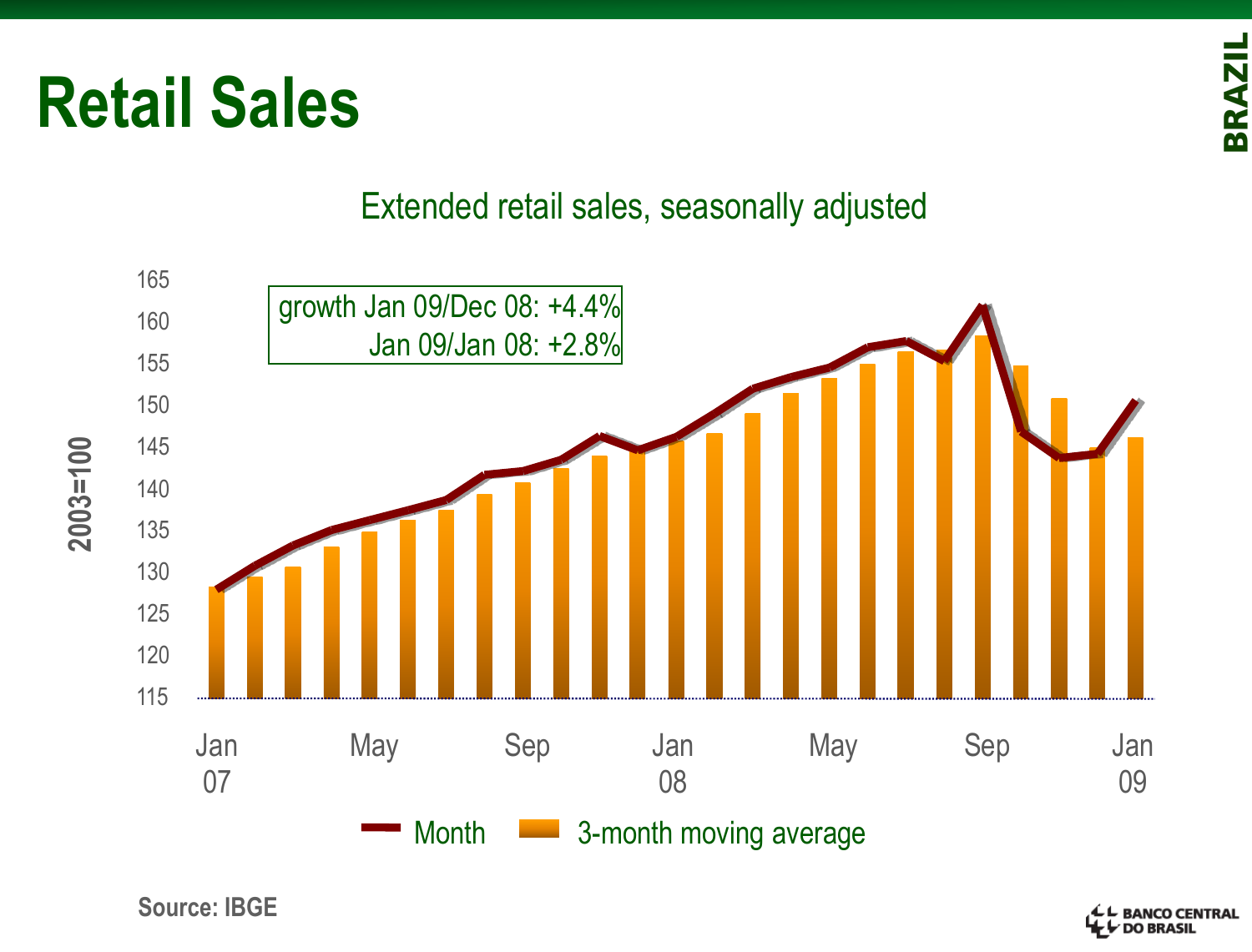

#### seasonally adjusted



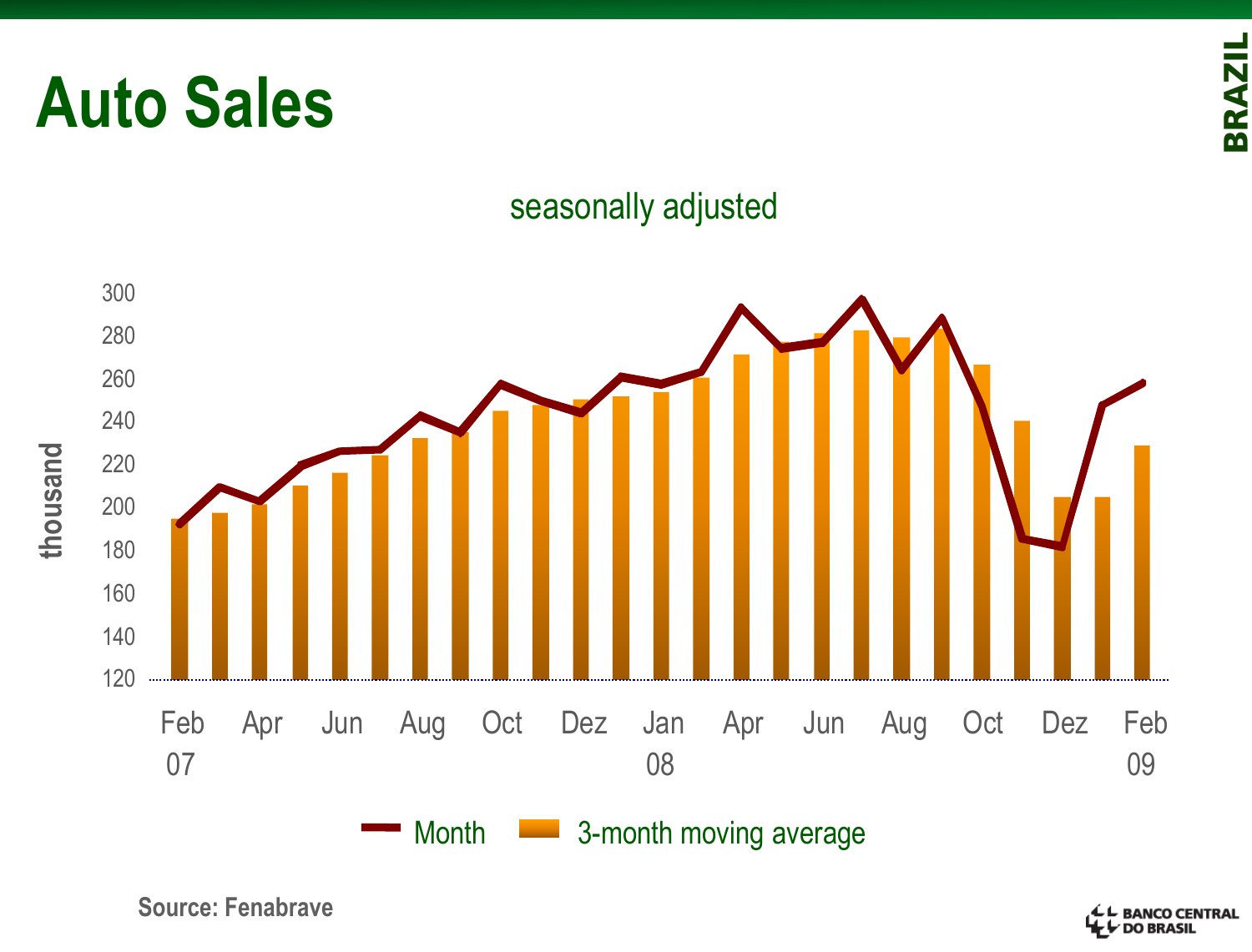## **Auto Inventories**





**Source: Fenabrave**

**4 L BANCO CENTRAL**<br>**4 L DO BRASIL**